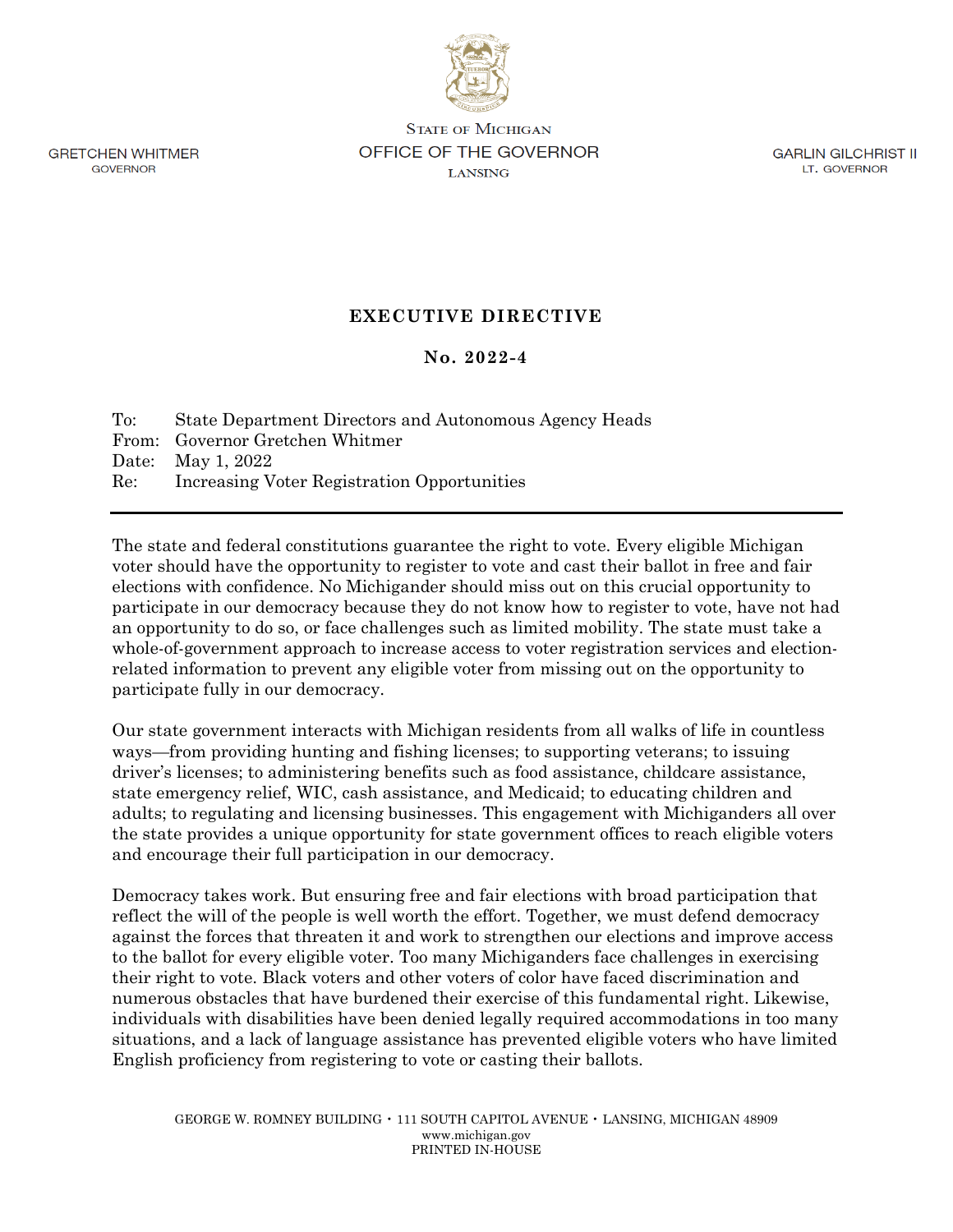I am committed to protecting the right to vote, making participation in our democracy accessible, combating misinformation, and empowering all eligible voters to make their voices heard at the ballot box and beyond.

In 1995, Governor Engler issued Executive Order (EO) 1995-1 to comply with the requirements of the National Voter Registration Act of 1993 (NVRA). In addition to directing that applicants for a Michigan driver's license be able to register to vote at the same time, EO 1995-1 designated specific state offices as voter registration agencies pursuant to sections  $7(a)(2)(A)$  and (B) of the NVRA. Since 1995, there have been myriad changes to public assistance programs and programs that provide services to persons with disabilities, as well as to the offices that accept applications for and administer these programs. In light of these changes, it is time to review and update Michigan's list of voter registration agencies. This step is necessary to ensure compliance with the law and to enable state offices that regularly engage with the public to use those interactions as an opportunity to offer access to voter registration services. Even offices that are not wellpositioned to serve as a voter registration agency have a role to play in ensuring that members of the public have access to information about registering to vote and voting.

Consistent with the NVRA and acting under sections 1 and 8 of Article 5 of the Michigan Constitution of 1963, I direct the following:

- 1. Departments and agencies must identify and assess potential opportunities, consistent with applicable law, to expand the ability of eligible Michiganders to register to vote and gain access to reliable information about voting. This review must consider the following:
	- (a) Whether there are ways to provide members of the public with reliable information on voter registration and voting, including but not limited to informational displays in public spaces, printed materials distributed by the department or agency, online information on department or agency websites, public announcements, and social media posts.
	- (b) Whether links to the Michigan Online Voter Registration System and/or the Michigan Voter Information Center could be included in online or printed materials that are frequently viewed by the public.
	- (c) Whether there are ways to increase opportunities for the department or agency's employees to vote or volunteer to serve as non-partisan poll workers, consistent with applicable rules.
	- (d) Which, if any, offices within the department or agency could serve as voter registration agencies, which would require them to distribute mail voter registration application forms, assist applicants in completing voter registration application forms, and accept applications for voter registration, as well as an assessment of such offices' fitness for such role. This assessment should include information about the number and type of in-person and remote interactions that the relevant office has with the public, the size and diversity of the office's client base, the extent to which information needed for